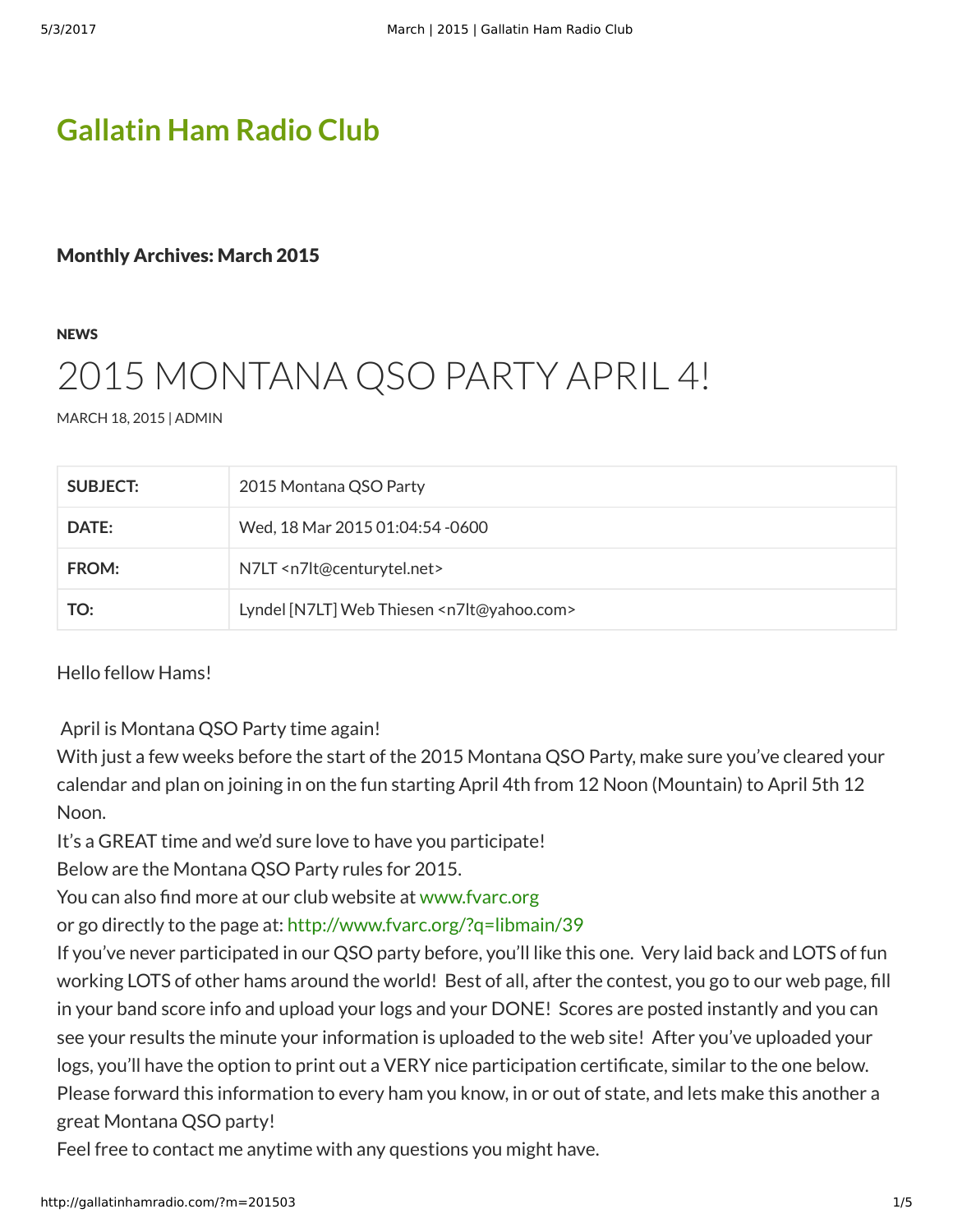73 and good luck! Lyndel Thiesen, N7LT Montana QSO Party Manager [n7lt@centurytel.net](mailto:n7lt@centurytel.net) Home phone: 406-257-5117

———————————————————————- Click here for the [2015 MT QSO Party Rules.](http://gallatinhamradio.com/?attachment_id=164)

Here is a sample of the Certificate you can receive for participating!



#### [MEETING MINUTES](http://gallatinhamradio.com/?cat=2)

# [MARCH 2015 MINUTES](http://gallatinhamradio.com/?p=12)

[MARCH 16, 2015](http://gallatinhamradio.com/?p=12) | [ADMIN](http://gallatinhamradio.com/?author=1)

### **March 2015 Minutes**

Present:

| Bruce Walker KE7SJZ President         | Candace Harbeck KG7RAT |  |
|---------------------------------------|------------------------|--|
| Eric Anderson KF7OLR Treasurer        | Victoria Harbeck       |  |
| Falicia Anderson KF7TAH Secretary     | Jerry McDonald W7FVB   |  |
| Renee Reger KF7DER                    | Rich Michau W7AMT      |  |
| Norm Reger KD7TQM                     | Ben Michen KG7KZN      |  |
| Don Godward N7FLT                     | Bob Grupe KD7MFD       |  |
| http://gallatinhamradio.com/?m=201503 |                        |  |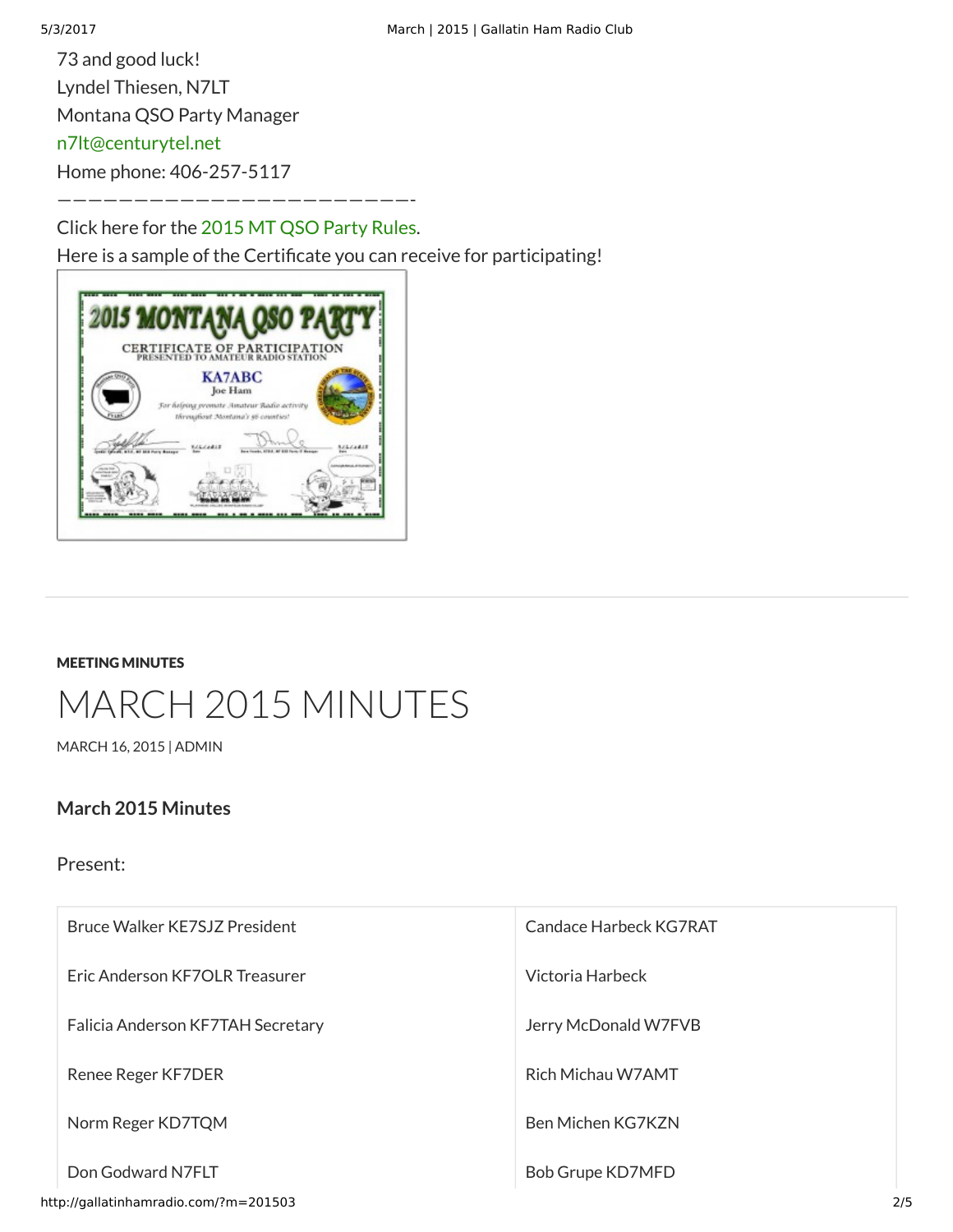| 5/3/2017              | March   2015   Gallatin Ham Radio Club |  |
|-----------------------|----------------------------------------|--|
| David Golsner W7CXC   | Neil Ramhorst KL7JGS                   |  |
| Jerry Gregoire KD7WLX | Banner Martenson KG7NBW                |  |
| <b>Jim Hall AA8Y</b>  | <b>Trevor Lanes KG7KCV</b>             |  |
| Ray Harbeck KG7RAU    | Michael Andersen KK6NDH                |  |
| Anne Harbeck KG7RAS   | Don Wilson KC7EWZ                      |  |
|                       |                                        |  |

Bruce Walker KE7SJZ called the meeting to order @7:00 PM. Followed by introductions

**Old Business:**

**Minutes:** Change: Larry Springer KGPJ K6PJ

**Treasurer's report:**

March's Beginning Balance=\$1,216.74

Income in Dues+\$70.00

Ending Balance=\$1,286.74

**Testing**: This Saturday

**ERA:** 2015 Dues. Typical is 30.00 / year**.** Please send to: Bob Leo

**SAR**: One call, Snowshoers were lost half a mile up Langohr Road

School Club: N7FLT- School club roundup was successful, greatest # of contacts, 8 control operators. Pizza party followed. Exam for kids last of April/first of May @ school

**88 Net**: 16/17 check-ins

**Foxhunt**:

**HF**:

**Larry Springer K6PJ, MSU Activities:**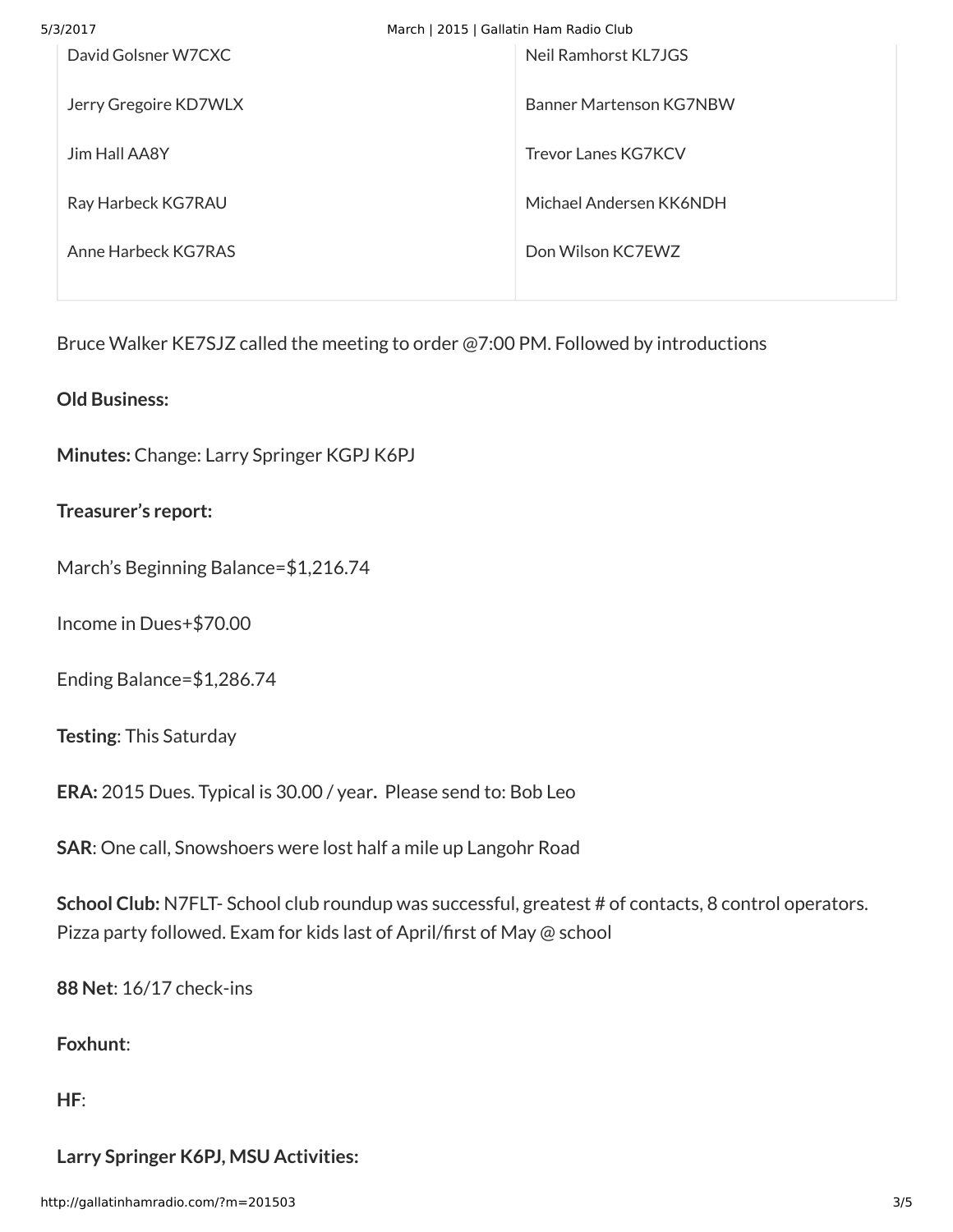#### **New Business:**

Larry – wants to borrow a 2-300 amp 2m amp for the uplink to the satellite. He will check with KL7JGS.

Follow up- KL7JGS has a 500 amp

- ERA Board/who is on it? Possibilities are; Dave Ford, Wayd Walker, Don Wilson, Bob Leo, Harley Leach, Don Godward
- Field Day Discussion, June 27-28, 2015
	- Decided on Dale Heidners W7NAV place
	- Ray Harbeck KG7RAU offered to roast a pig for the pot luck, everyone is to bring a side dish to share
	- Need helpers to set up
- Digital repeater discussion-Michael Andersen KK6NDH will follow up
- 2015 Fyent Overview

8:05 PM Rich W7AMT moved to adjourn, Jim AA8Y 2nd.

Minutes submitted by Falicia Anderson

### **GHRC 2015 EVENTS Schedule**

- June 27-28, 2015 Field Day @ Dale Heidner W7NAV
- July 15-19, 2015 Gallatin County Fair-SAR Hams
- July 19, 2015 Payden Memorial Bike Ride/Blazing Saddles –Don Godward N7FLT
- July 28 26, 2015 Hyalite Triathlon-Scott Remington AA7SR (for profit organization)
- August 15, 2015 Bridger Ridge Run -Kay Newman N7ZHN
- August 15, 2015 MS Ride –Bruce Walker KE7SJZ
- August 21-22, 2015 Mystery Ranch- Neil Ramhorst KL7JGS
- August 15-22, 2015 (possibly) Cycle Greater Yellowstone, this is a multi-day event!
- Looks like it starts and ends in Red lodge,
- September 12, 2015 Tour DeCure-Jerry Gregoire KD7WLX
- September 19, 2015 Belgrade Fall Fest Laura KT9X & Dave Svare N9DRS
- Ham Fest
- Club Picnic